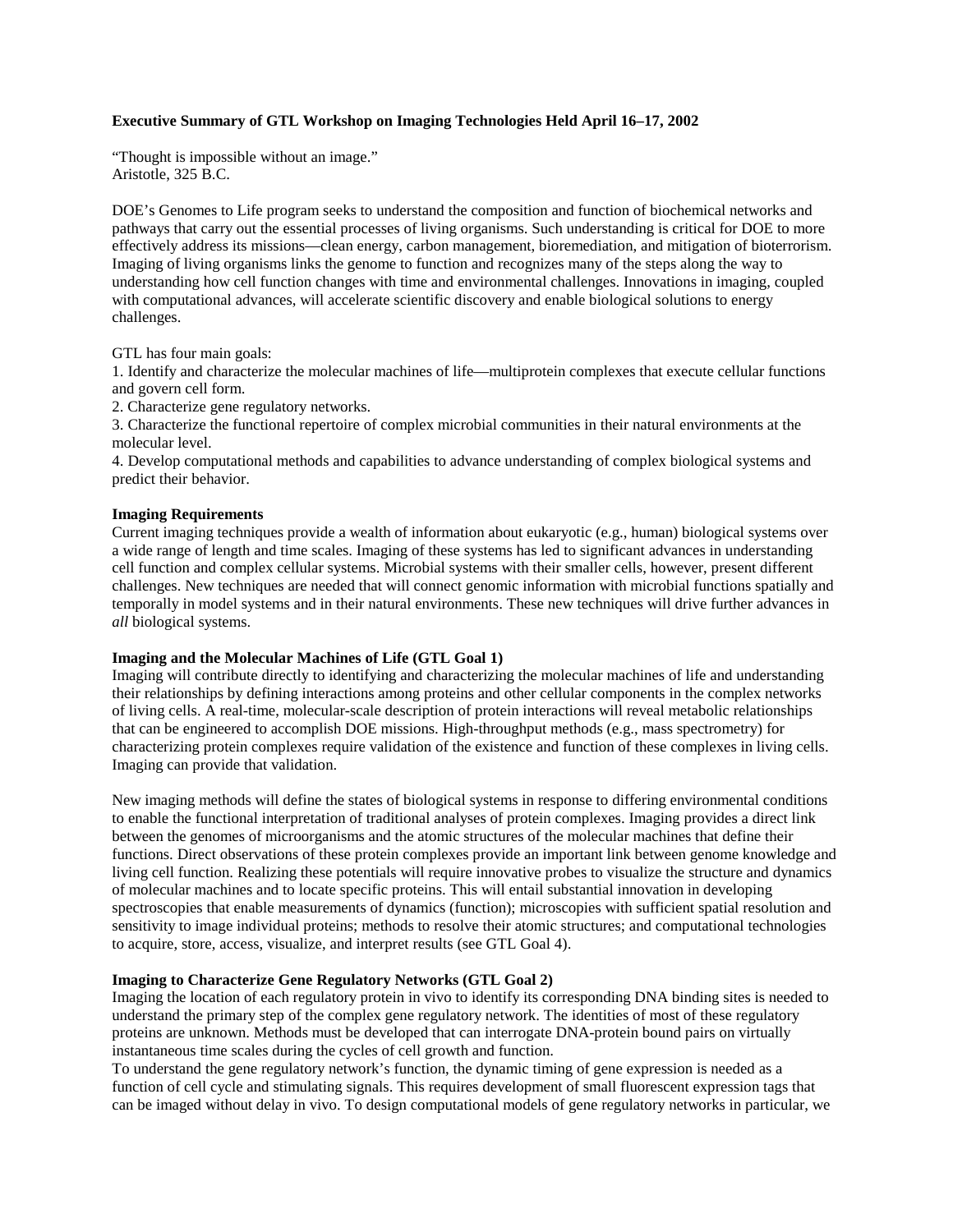must know the temporal path for expression and intracellular distribution of the regulatory proteins themselves. Obtaining knowledge of gene regulatory networks for both microorganisms and eukaryotic systems and imaging each gene product's expression schedule and subsequent distribution provide the basis for understanding the molecular machines of life and their coordinated function in complex microbial communities in their natural environments. Gene regulatory networks actually act as a digital (molecule-by-molecule) computer to specify the target genes' identity and level of expression. Computer models must be developed to enable broad interpretation of experimental results, leading to predictions of biological function (see GTL Goal 4).

# **Imaging to Characterize Complex Microbial Communities in Model and Natural Environments at the Molecular Level (GTL Goal 3)**

The past decade's advances in techniques for imaging living biological material have shown that microbial communities are dynamic, structured assemblages with compartmentalized (e.g., metabolic) activities. Imaging methods enable the interrogation of these spatially and temporally organized features in a multiplexed manner with multiple imaging modalities. Current techniques also have shown that more innovative approaches are needed to understand the rules governing the structure, communication, and metabolic activities of these complex groups. Understanding how community function is distributed among its members in a complex environment and the molecular basis for these different functions is critical in connecting molecular expression data to overall function. To bridge this enormous gap of complexity, relatively simple and well-characterized model systems must capture essential functional aspects of natural communities.

Fig. 1. Confocal laser micrograph of a bacterial microcolony in a river biofilm community. The colony is stained with the electrical-potential-sensitive fluorescent stain JCI; orange regions are areas of high potential.

Scientists must understand what's going on in naturally occurring communities: constituent species, their functions in the community, how they perform these functions, and how the communities change over space and time. This must involve the development of an advanced suite of probes, imaging devices, and computational methods (see Goal 4). Understanding the complexity of natural systems will require their direct study, coupled with research on more controlled model systems.

#### **Imaging and Developing Computational Methods and Capabilities (GTL Goal 4)**

New computational methods and capabilities are needed to mine and manage image data, enable visualization, and make possible the quantitative image analysis of biological systems and their components, leading to predictions of function.

#### **Recommended Investment Strategy and Timeline for Accomplishments**

Recommendations call for a GTL imaging program that integrates technical approaches and biological needs. This program should draw on capabilities from other disciplines, advance existing methods to address the GTL program's unique requirements, and immediately initiate research toward the most significant imaging challenges, including research with high risk and high potential payoff. The GTL imaging program should include single-investigator projects, multi-investigator and multi-institutional research programs, funds to develop and maintain essential capabilities at DOE national laboratories, and investments in education. Bringing together scientists from different backgrounds is essential for creating innovative, interdisciplinary approaches to critical technical challenges. Accomplishments are expected within the following time frame:

- **2 to 3 years:** Capture, integrate, extend, and apply existing imaging technologies not currently applied to microbes. **- 5 years:** Identify fundamental limitations and bottlenecks to reaching the potential of existing imaging technologies; develop capabilities for converting these potentials to practice; develop a pathway for addressing the most challenging potentials.

**- 20 years:** Develop technologies to quantify functions of machines, cells, and communities in real time, in situ with